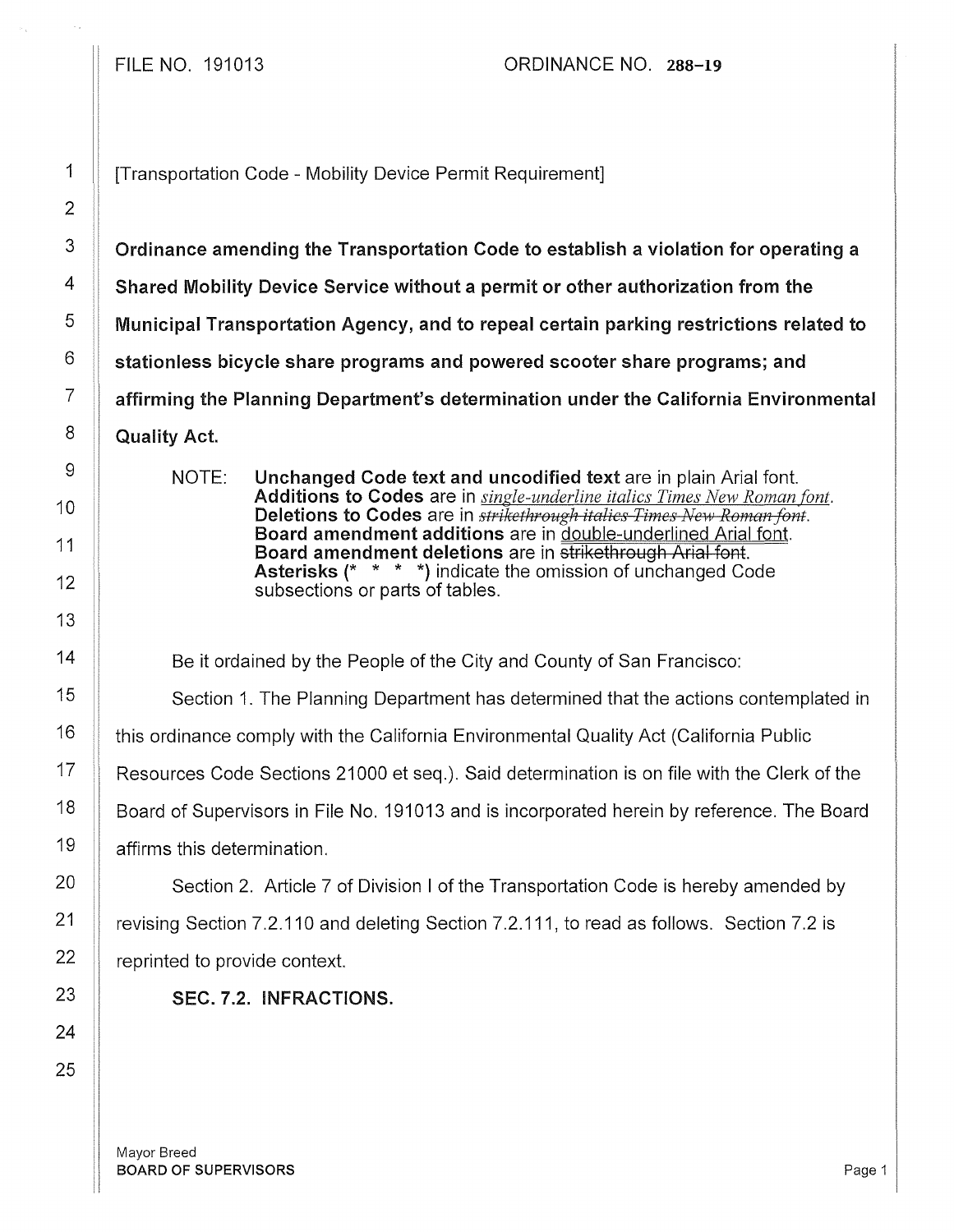1 | In addition to public offenses created by the Vehicle Code, the actions listed in this 2 Section 7.2 are prohibited, and each and every violation of a prohibition listed below shall be  $3 \parallel$  an infraction, except as otherwise provided in: (a) this Code; or (b) the Vehicle Code; or (c) as **4 necessary to comply with the direction of a Police Officer or Parking Control Officer; or (d) with** 5 respect to a Municipal Parking Facility, upon the direction of an authorized parking attendant;  $6 \parallel$  or (e) with respect to any other Public Property, except with the permission of, and subject to  $7 \parallel$  such conditions and regulations as are imposed by the agency that owns the property that are **a** available for public inspection at the agency's offices.

## 9 SEC. 7.2.110. *STATIONLESS BICYCLE SHARE PARKING RESTRICTIONS SHARED MOBILITY DEVICE SERVICE PERMIT REQUIREMENTS.*

(a) *To operate a Shared Mobility Device Service, as defined in Section 1202 under Division JI, without a permit, agreement, or other authorization from the Municipal Transportation Agency or appropriate City department or agency authorizing such operations, except as otherwise provided in Division II ofthis Code.* 

*(ab..)* To park, leave standing, or leave unattended a *bicycle,Mobility Device, as defined in Section 1202 under Division JI,* that is part of a *Stetionless Bicycle Share Program Shared Mobility*  **Device Service**, as defined in Section 909, on any sidewalk, Street, or public right-of-way under **the jurisdiction of the Municipal Transportation Agency or** the Department of Public Works other *City department or agency* without a permit, *agreement, or other authorization* issued by the *appropriate City department or agency A1unicipal Transportation Agency* authorizing the *bicycleMobility Device* to be parked, left standing, or left unattended at that location *except as determise provided in Division II of this Code. Bicycles Mobility Devices* parked, left standing, or left 23 | unattended in violation of this Section 7.2.110 constitute a public nuisance subject to  $\parallel$  abatement and removal pursuant to Article 26 of the Public Works Code, Sections 1600 et seq.

Mayor Breed **BOARD OF SUPERVISORS** Page 2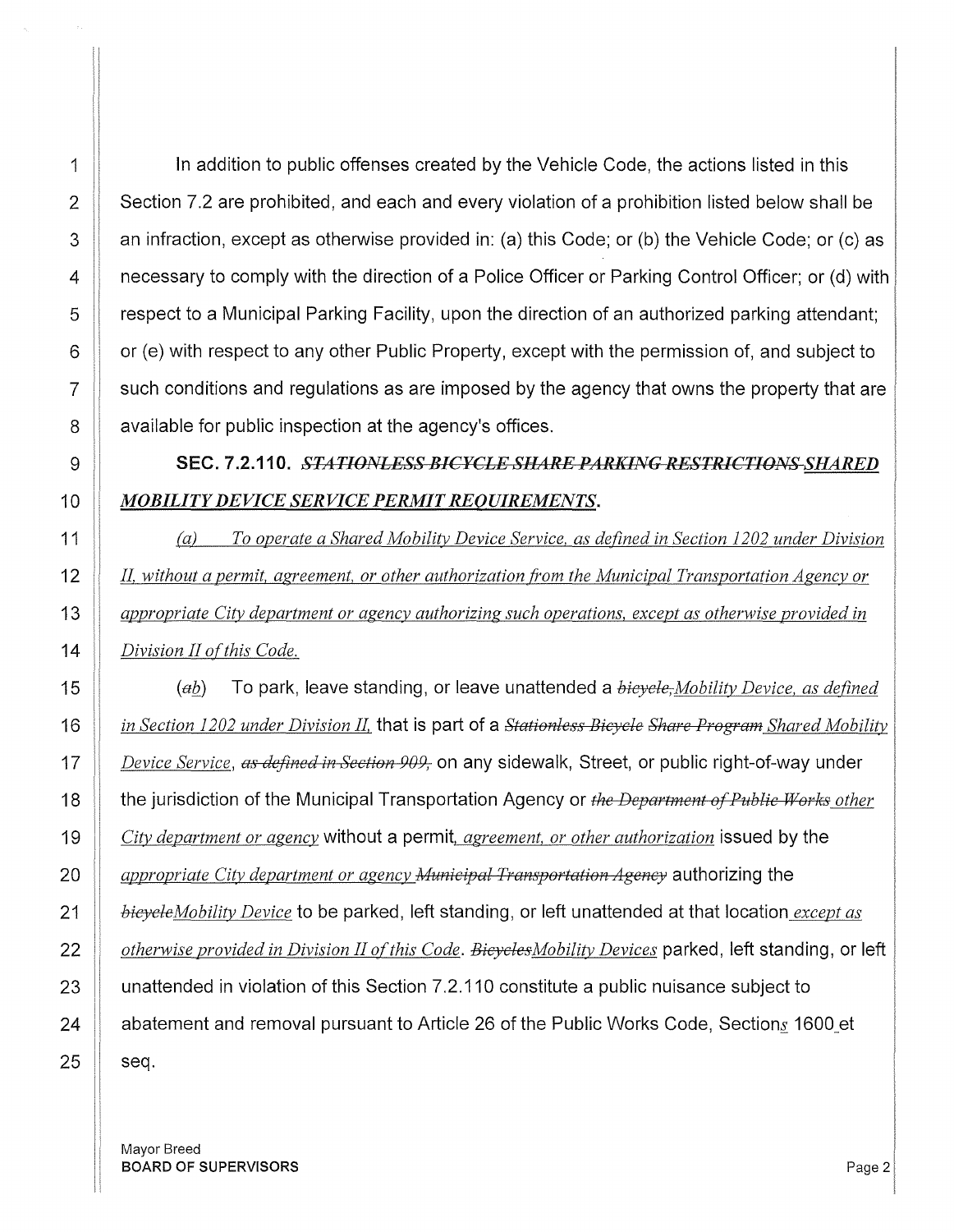$\parallel$  (bc) In addition to any penalty established by the Municipal Transportation Agency in 2 Transportation Code Section 302, the Municipal Transportation Agency may impose 3 | administrative penalties *pursuant to Transportation Code Section 909 for violation of Shared Mobility Device Service permit requirements.* 

### **SEC. 7.2.111. POWERED SCOOTER SHARE PARKING RESTRICTIONS.**

**(a)** To park, leave standing, or leave unattended a Powered Scooter that is part of a *Powered Scooter Share Program, on any sidewalk, Street, or public right-of-way under the jurisdiction* $\overline{a}$ *of the Municipal Transportation Agency or the Department of Public Works without a permit issued by**the Municipal Transportation Agency authorizing the Powered Scooter to be parked, left standing, or left unattended at that location. Powered Scooters parked, left standing, or left unattended in violation of this Section 7.2.111 constitute a public nuisance subject to abatement and removal pursuant to* **Article 26 of the Public Works Code, Sections 1600et seq. For purposes of this Section 7.2.11, 1** *"Powered Scooter" shall mean a "motorized scooter" as defined in Section 407. 5 of the California Vehicle Code as it read on April 1, 2018, and any vehicle defined as a "Powered Scooter" under Division II of the Transportation Code.* 

*(b) In addition to any penalty established by the Municipal Transportation Agency in*  **T** *Transportation Code Section 302, the Municipal Transportation Agency may impose administrative penalties for violation of Powered Scooter Share Program permit requirements.* 

19 Section 3. Effective Date. This ordinance shall become effective 30 days after  $\parallel$  enactment. Enactment occurs when the Mayor signs the ordinance, the Mayor returns the |  $\pm$  ordinance unsigned or does not sign the ordinance within ten days of receiving it, or the Board  $\parallel$  of Supervisors overrides the Mayor's veto of the ordinance.

23 Section 4. Scope of Ordinance. In enacting this ordinance, the Board of Supervisors  $\parallel$  intends to amend only those words, phrases, paragraphs, subsections, sections, articles, **I** numbers, punctuation marks, charts, diagrams, or any other constituent parts of the Municipal

Mayor Breed BOARD OF SUPERVISORS And the state of the state of the state of the state of the state of the state of the state of the state of the state of the state of the state of the state of the state of the state of the state of th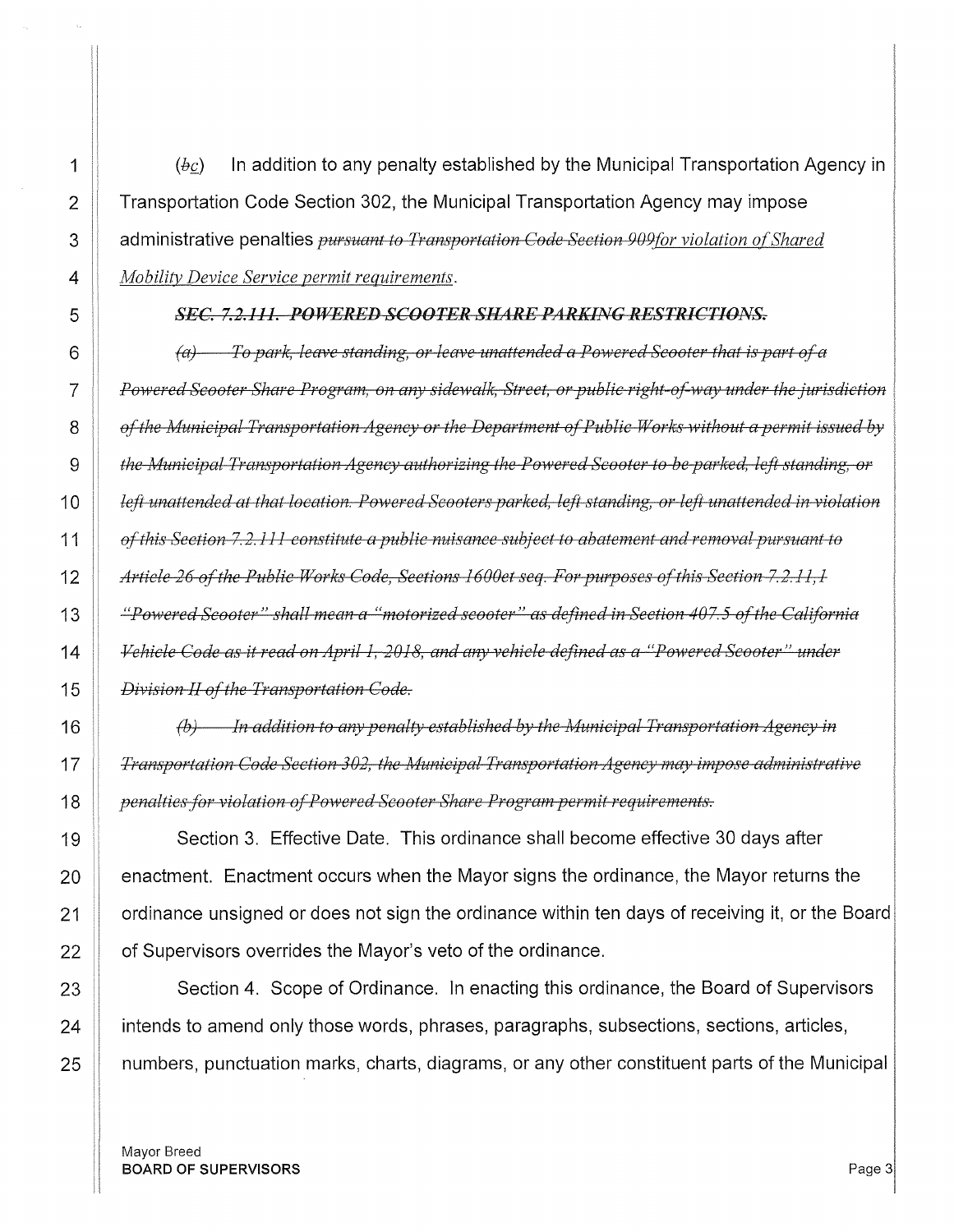Code that are explicitly shown in this ordinance as additions, deletions, Board amendment additions, and Board amendment deletions in accordance with the "Note" that appears under the official title of the ordinance.

APPROVED AS TO FORM: DENNIS J. HERRERA, City Attorney

By: ll IE STUART Deputy City Attorney

n:\legana\as2019\ 1800678\01397048.docx

Mayor Breed BOARD OF SUPERVISORS **Page 4** 

II II I! II

ii

II

'! ii

ii

II

ii II 'I

II

11

I

II

'I

ii

II I' ,[ Ii

> $\overline{\phantom{a}}$ I